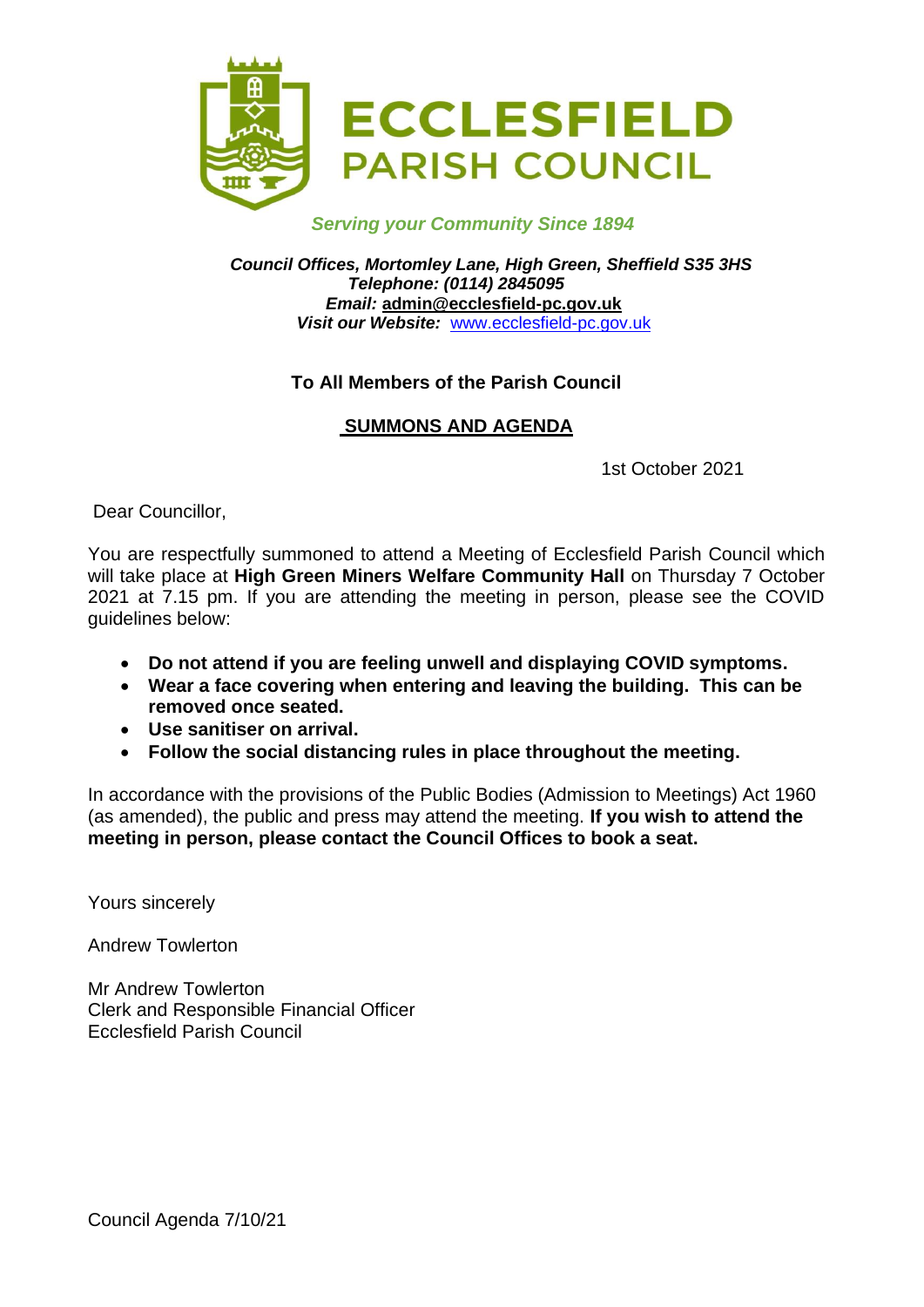# **Chairman's Announcement**

Prior to the commencement of the meeting, the Chairman will outline the procedure for this meeting to ensure that the meeting is effective, lawful, and safe including:

- Councillors must observe the Council's Code of Conduct during the meeting.
- Voting procedure.
- Councillors and members of the public to follow the COVID guidelines and wear a face covering when entering and leaving the building. This can be removed once seated.
- Public session and exclusion of the press and public procedures.
- Anyone wishing to record is asked to let the Chairman of the meeting know prior to the start of the meeting. The meeting is being recorded by the Council for the purposes of aiding the taking of minutes.
- All Councillors present are required to state their name prior to the commencement of the meeting.

# **AGENDA**

# **2021/100 (FC). Apologies and Reasons for Absence**

To note apologies for absence.

To approve any reasons for absence.

# **2021/101 (FC). Declarations of Interest**

To consider any requests for dispensation.

To note any declarations of interests not already declared under the Council's Code of Conduct or members Register of Disclosable Pecuniary Interests.

# **2021/102 (FC). Exclusion of Press and Public**

To consider the exclusion of the Press and Public in accordance with Public Bodies Admission to Meetings Act) 1960 Section 1 (2) (as amended) due to the confidential nature of the business to be transacted.

# **2021/103 (FC). Public Participation Session**

To receive questions from members of the public under the direction of the Chairman and in accordance with the Council's Standing Orders (Standing Order 3 states that the public participation session will be for no more than 15 minutes and a member of the public shall not speak for more than 3 minutes).

Members of the public should please note that the Council reserves the right to respond in writing if any matter requires further research or consideration and that reports should be submitted in writing before the meeting so they can be dealt with under correspondence.

Council Agenda 7/10/21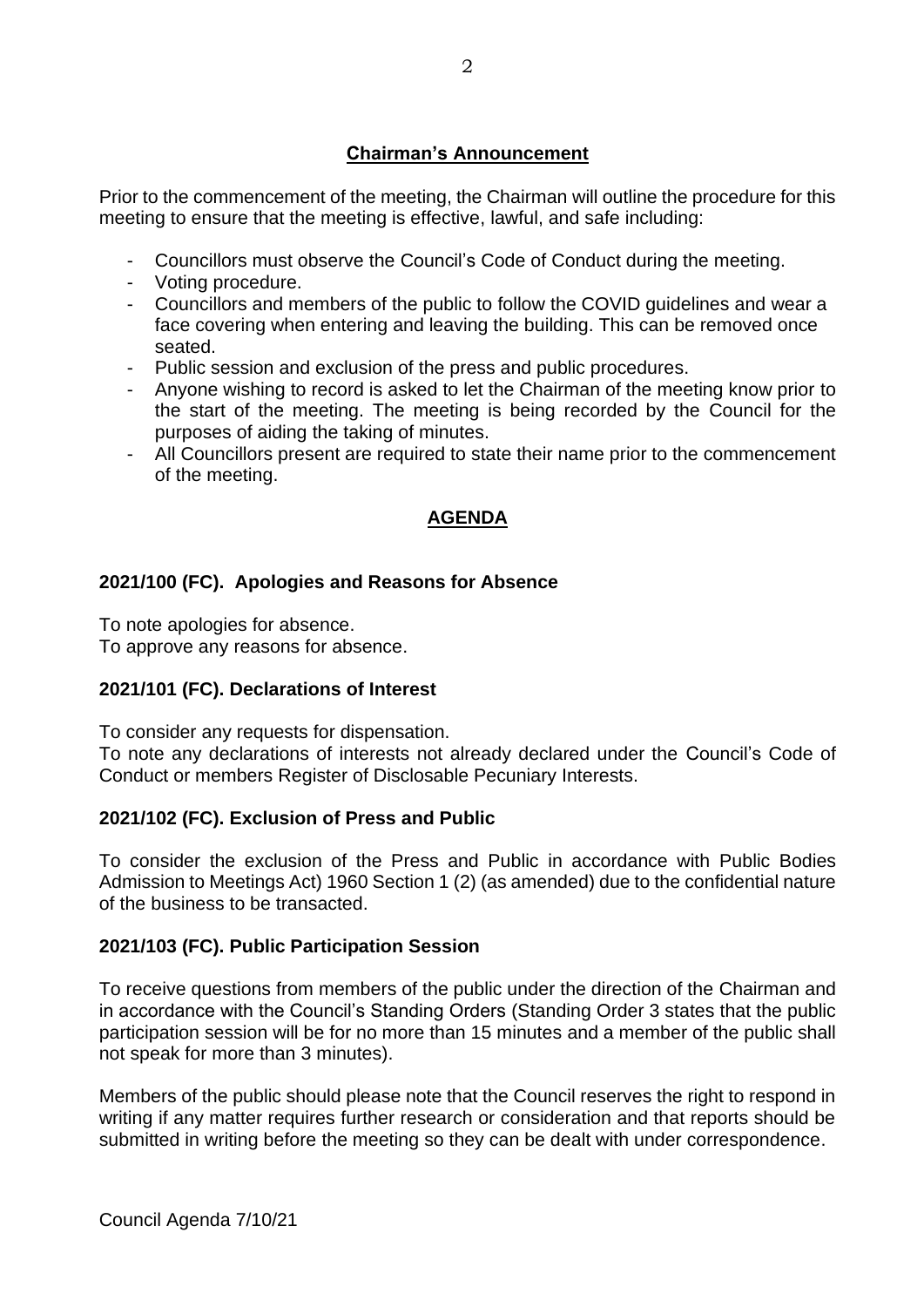A member of the public will be in attendance to raise highway issues at Townend Road, including the introduction of double yellow lines at this location.

# **2021/104 (FC). Ecclesfield Parish Gardening Competition.**

The confirm the winners for 2020/21 and present them with their award.

# **2021/105 (FC). Council Minutes**

To approve the Minutes of the meeting held on 2 September and the Extraordinary meeting held on 23 September (attached as items 105a and 105b).

NB – All Councillors are requested to inform the Clerk of any amendments that they wish to be noted to the minutes prior to the meeting commencing.

# **2021/106 (FC). Environmental Planning Committee Minutes**

To approve the Minutes of the Environmental Planning Committee meeting held on 2 September 2021 (attached as item 106a) and the Environmental Planning Delegated Powers meetings held on 16 September (attached as item 106b).

Councillors' attention is particularly drawn to the following item 2021/42 (EPC) Revised Terms of Reference for the Environmental Planning Committee - (attached as item 106c).

NB – All Councillors are requested to inform the Clerk of any amendments that they wish to be noted to the minutes prior to the meeting commencing.

# **2021/107 (FC). Finance and Premises Minutes**

To approve the Minutes and approve any recommendations requiring Council approval of the Finance and Premises Committee meeting held on 16 September 2021 (attached as item 107a). Councillors attention is particularly drawn to the following items:

- That it is recommended to Council that Burncross Action Team be granted an award of £5,889.22 towards the refurbishment of play equipment of Mckenzie Playground all of which should come from the Ward Based Grant Programme (Chapeltown Ward) bar £1,000 that should come from the COVID Support and Recovery Fund - 2021/54 (1) (F&P)
- That it is recommended to Council that Thorncliffe Community Sports be granted an award of £800 from the Ward Based Grant Programme for help to pay for its insurance - 2021/54 (2) (F&P)
- That it is recommended to Council that Grenoside Park Bowling Club be granted an award of £422 from the Ward Based Grant Programme towards running a First Aid Awareness Course - 2021/54 (3) (F&P)
- That it is recommended to Council that High Green Musical Theatre Group be granted an award of £1,900 from the COVID Support and Recovery Fund towards the production of the Sleeping Beauty pantomime in December - 2021/54 (4) (F&P)
- That it is recommended to Council that Chapel Green Advice Centre be granted an award of £3,470 in support of their activities and that this amount be equally spilt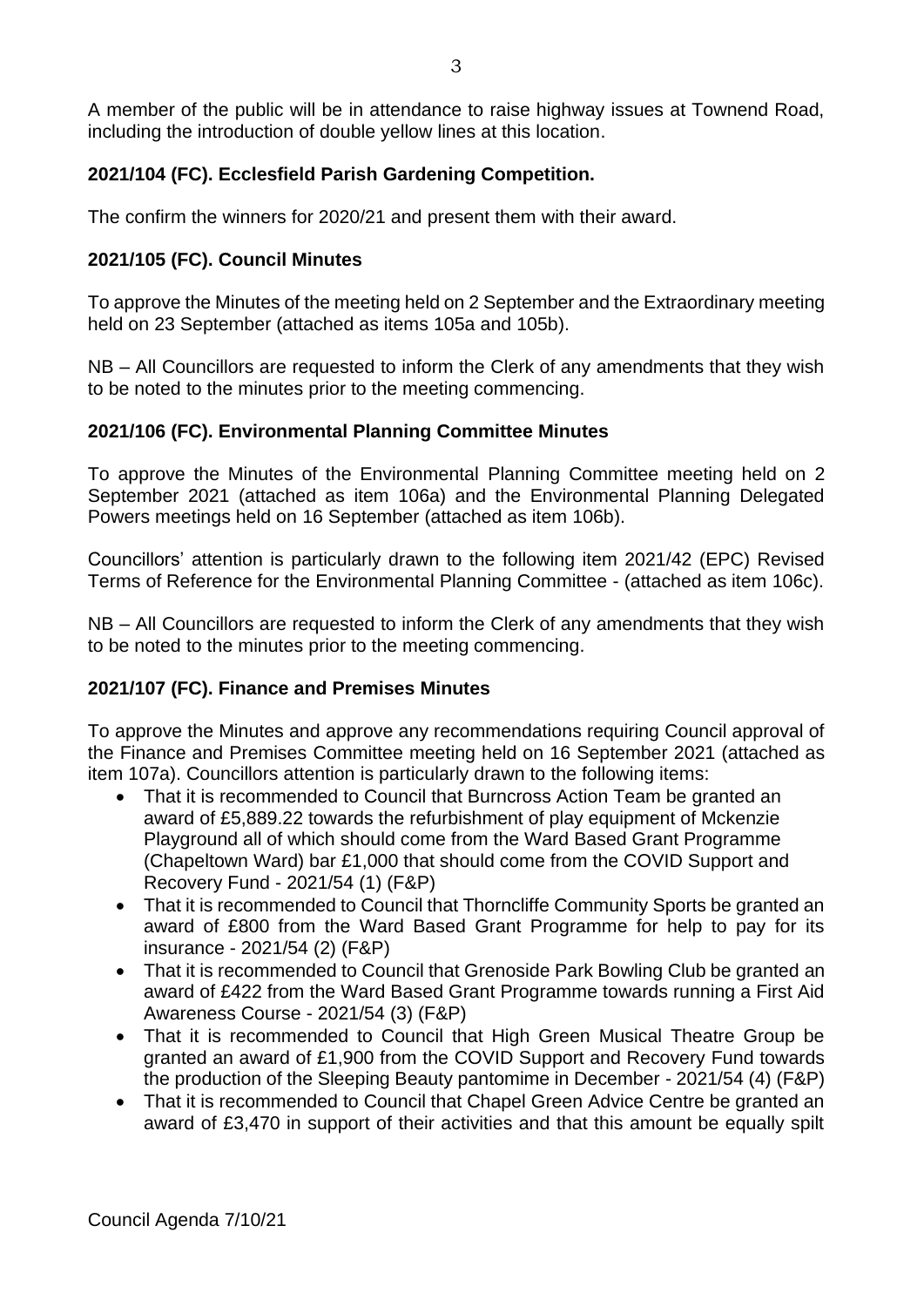between the COVID Support and Recovery Fund and Ward Based Grant Programme (Chapeltown Ward) - 2021/54 (5) (F&P).

- That it is recommended to Council that Friends of Ecclesfield Park be granted an award of £11,300 from the Council's share of the Community Infrastructure Levy for more inclusive items of play equipment at Ecclesfield Park - 2021/54 (6) (F&P).
- That it is recommended to Council that the groups and schools supported in 2020/2021 and as shown at Appendix 1 be offered the same amount of funding from the Royal British Legion, Local Schools and local 'in Bloom' Groups programme for the financial year 2021/2022 - 2021/56 (F&P).
- That it is recommended to Council that (1) It uses the services of utility broker 'Utility Aid' to provide the Council with the most suitable utility supplier and (2) The Clerk, in consultation with the Chairman of the Council and Chairman of the Finance and Premises Committee, be granted delegated power to determine the most suitable utility based on the recommendations of Utility Aid - 2021/57 (F&P).
- That it is recommended to Council that Veolia be commissioned to provide the Council's waste management service - Aid - 2021/58 (F&P).
- That it is recommended to Council that a specific budget provision of £1,000 be allocated for the School Uniform Swap Shop project for the financial year 2021/22 - - 2021/59 (F&P).
- That it is recommended to Council that retractable bollards be erected to prevent unauthorised car parking outside the Council Offices and that a budget of £250 be allocated to facilitate this - 2021/60 (F&P).

NB – All Councillors are requested to inform the Clerk of any amendments that they wish to be noted to the minutes prior to the meeting commencing.

# **2021/108 (FC). Staffing Committee Minutes**

To approve the Minutes of the Staffing Committee meeting held on 9 September 2021 (attached as item 108a).

Councillor's attention is particularly drawn to item 17 - That subject to the agreed amendments to the wording of the policy being made, that the Volunteer Policy (attached as item 108b) be recommended to Council for approval.

NB – All Councillors are requested to inform the Clerk of any amendments that they wish to be noted to the minutes prior to the meeting commencing.

# **2021/109 (FC). Payments for Approval**

To consider the approval of the list of payments made between 19/08/2021 to 30/09/2021 (attached as item 109a).

# **2021/110 (FC). Audit of Accounts for the Year End 31 March 2021**

To receive and consider the External Auditor Report and Certificate following the Annual Governance and Accountability Review 2021 (The report and Certificate is attached as item 110a).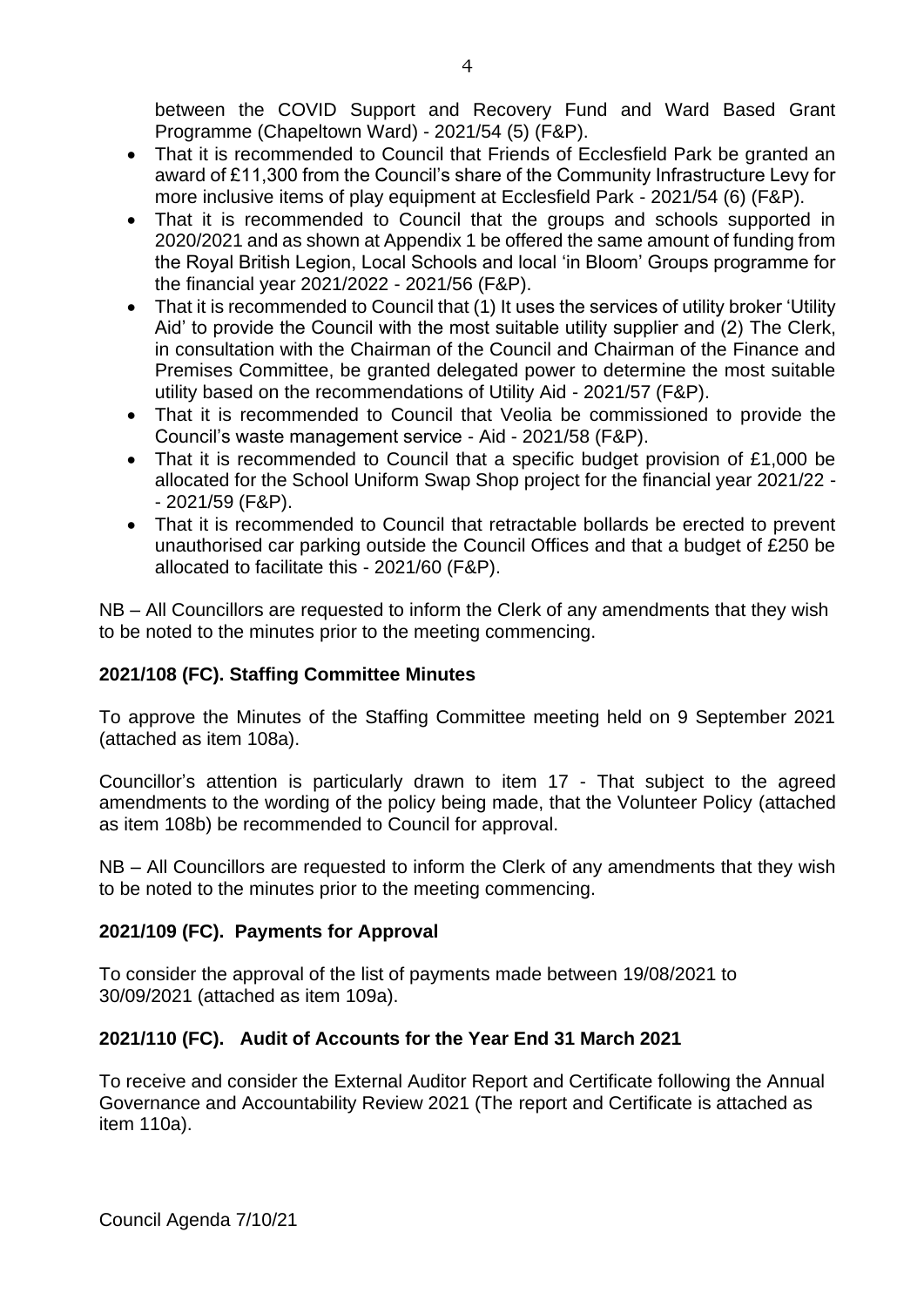#### **2012/111 (FC). Approval to transfer earmarked reserves to Friends of Chapeltown Park in support of Covid Memorial**

The Council agreed as part of the 2020/21 budget to earmark £10,000 for the building of a COVID Monument (it was agreed to match local fund raising £1 to £1 up to £10,000). The Council has received a request (see attachment 111a) from the Friends of Chapeltown Park to draw down £9,000 to help design and build a monument in Chapeltown Park as well as commemorative plaques in five other parks in the Parish.

#### **2021/112 (FC). Policies for Approval**

• Vexatious Requests (attached as item 112a)

#### **2021/113 (FC). To consider and confirm dates of training**

- New and refresher training for Councillors by Yorkshire Local Councils Associations
- Conduct of Code Training by Sheffield City Council

#### **2021/114 (FC). Local Area Committee – North**

To consider and confirm Council representation on this Local Area Committee introduced by Sheffield City Council.

#### **2021/115 (FC). Progress with the transfer of the Grenoside Exhibition Foundation Charity**

At the 2 September 2021 meeting, the Council asked that progress with the establishment of the Grenoside Exhibition Foundation Charity, which it had been agreed would take over the running of the Charity from the Council, should be considered at this meeting.

#### **2021/116 (FC). Freehold of various properties on Lump Lane**

To receive a verbal report from the Clerk and consider next steps.

# **2021/117 (FC). Queen's Platinum Jubilee Celebrations Working Party**

To receive a verbal report on progress and consider next steps.

#### **2021/118 (FC). Meeting with Miriam Cates MP**

To receive a verbal report on key outcomes following the recent meeting between Miriam Cates MP and representatives from the Parish Council.

#### **2021/119 (FC). Correspondence.**

YLCA White Rose update, YLCA Training programme and quarterly report from Doctor Alan Billings, South Yorkshire Police and Crime Commissioner.

NB – Copies can be provided to Councillors, where appropriate, by request.

Council Agenda 7/10/21